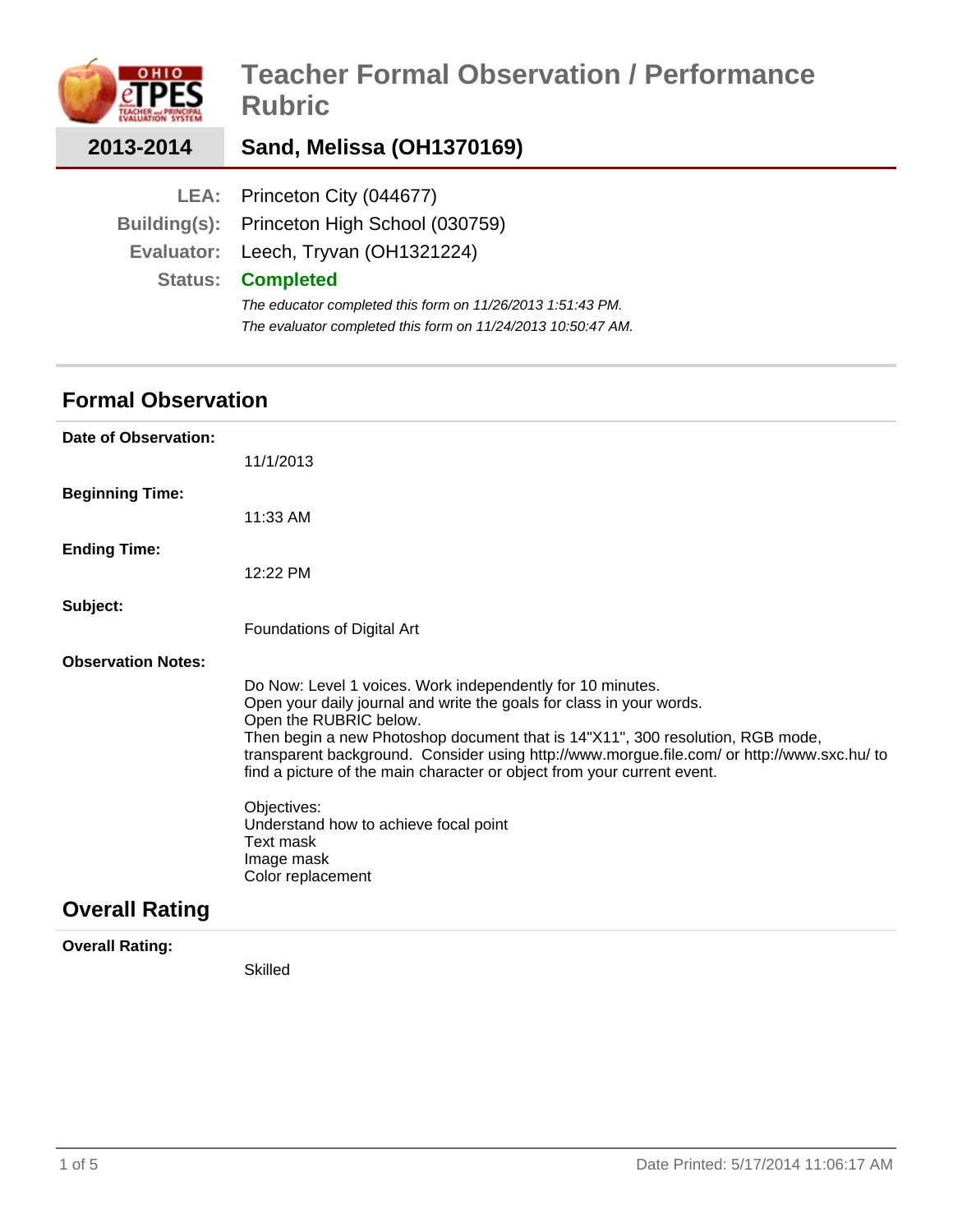

**Sand, Melissa (OH1370169)**

# **Teacher Performance Evaluation Rubric**

## **Instructional Planning**

## **Focus for Learning (Standard 4: Instruction)**

Sources of Evidence: Pre-Conference

#### **Rating:**

Accomplished

### **Notes for Accomplished**

During this unit, Mrs. Sand's students will be learning content information and skills in order to create a piece of digital artwork that reflects the Pop Art of Peter Max. Within the process of making this artwork, students will understand the emotional response associated with using particular colors as they depict a scene from a current event of their own choosing. Mrs. Sand establishes challenging and measurable goal(s) for student learning that aligns with the Ohio standards and reflect a range of student learner needs. Mrs. Sand demonstrates how the goal (s) fit into the broader unit, course and school goals for content learning and skills.

### **Assessment Data (Standard 3: Assessment)**

| Sources of Evidence:                                                                                                        | Pre-Conference                                                                                                                                                                                                                                                                                                                                                                                                                                                                                                                                                                                                                                                                                 |  |
|-----------------------------------------------------------------------------------------------------------------------------|------------------------------------------------------------------------------------------------------------------------------------------------------------------------------------------------------------------------------------------------------------------------------------------------------------------------------------------------------------------------------------------------------------------------------------------------------------------------------------------------------------------------------------------------------------------------------------------------------------------------------------------------------------------------------------------------|--|
| Rating:                                                                                                                     | Skilled                                                                                                                                                                                                                                                                                                                                                                                                                                                                                                                                                                                                                                                                                        |  |
| <b>Notes for Skilled</b>                                                                                                    | Mrs. Sand planned for two types of formal assessments which were analyzed for student<br>knowledge and two surveys were given. One assessment was the quarter assessment that<br>students completed one project prior to this one. Mrs. Sand demonstrates an<br>understanding that assessment is a means of evaluating and supporting student learning<br>through effectively incorporating diagnostic, formative, and/or summative assessments into<br>lesson planning.<br>Mrs. Sands employs a variety of formal and informal assessment techniques to collect<br>evidence of students' knowledge and skills and analyzes data to effectively inform<br>instructional planning and delivery. |  |
| Prior Content Knowledge/Sequence/Connections (Standard 1: Students; Standard 2:<br><b>Content; Standard 4: Instruction)</b> |                                                                                                                                                                                                                                                                                                                                                                                                                                                                                                                                                                                                                                                                                                |  |
| Sources of Evidence:                                                                                                        | Pre-Conference                                                                                                                                                                                                                                                                                                                                                                                                                                                                                                                                                                                                                                                                                 |  |
| Rating:                                                                                                                     | Skilled                                                                                                                                                                                                                                                                                                                                                                                                                                                                                                                                                                                                                                                                                        |  |
| <b>Notes for Skilled</b>                                                                                                    |                                                                                                                                                                                                                                                                                                                                                                                                                                                                                                                                                                                                                                                                                                |  |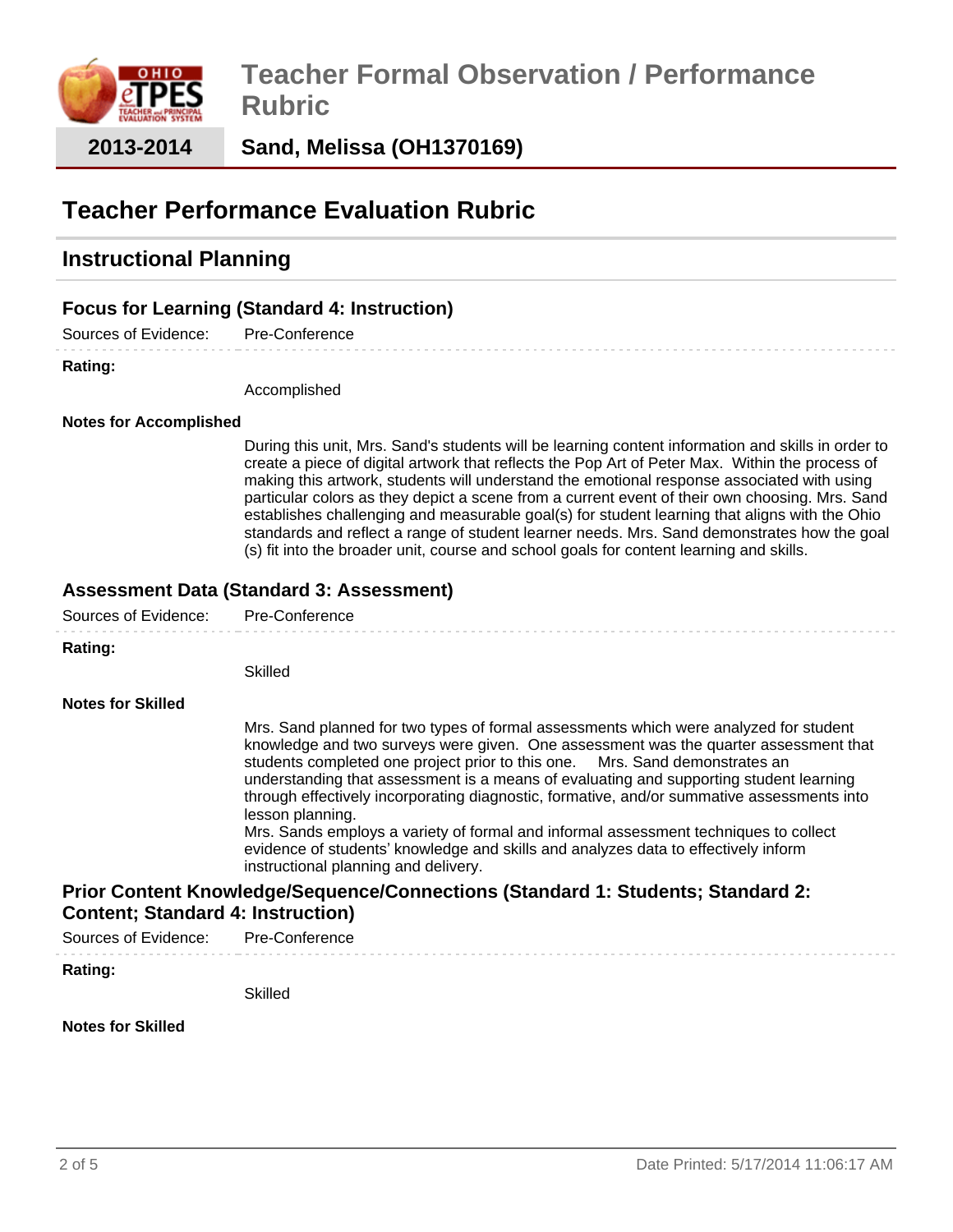

# **Teacher Formal Observation / Performance Rubric**

## **Sand, Melissa (OH1370169)**

Students need to understand and apply the move, shape, paintbucket, selection, and eraser tools in Photoshop as well as the layer window, layer styles, and lighting effect filter. Students need to know about abstraction. They need to understand how to navigate documents with instructions for projects and the Edmodo class site online. Mrs. Sand makes clear and coherent connections with students' prior knowledge and future learning—both explicitly to students and within the lesson.

Mrs. Sand plans and sequences instruction to include the important content, concepts and processes in school and district curriculum priorities and in state standards.

## **Knowledge of Students (Standard 1: Students)**

Sources of Evidence: Analysis of Student Data, Pre-Conference **Rating:** Skilled

**Notes for Skilled**

Mrs. Sand's class is composed of a diverse group of students when one analyzes the demographics and skill set of students. No two students are similar in experience or ability in this type of class. This class needs a wide variety of differentiated instruction and assessments. Mrs. Sand demonstrates familiarity with students' background knowledge and experiences

and describes multiple procedures used to obtain this information. Mrs. Sand's instructional plan draws upon an accurate analysis of the students' development,

readiness for learning, preferred learning styles, and backgrounds and prior experiences.

## **Instruction and Assessment**

### **Lesson Delivery (Standard 2: Content; Standard 4: Instruction; Standard 6: Collaboration and Communication)**

Sources of Evidence: Formal Observation, Classroom Walkthroughs/ Informal Observations

### **Rating:**

Skilled

### **Notes for Skilled**

Project goals, which are outlined in a rubric/self assessment for each project, daily class goals, which are posted in Edmodo for students. Students are also responsible for including daily journals. Students will also be verbally and visually introduced to project goals through assignment instructions and examples of exemplary artworks.

Mrs. Sand's explanations are clear and accurate. Mrs. Sands uses developmentally appropriate strategies and language designed to actively encourage independent, creative and critical thinking.

Mrs. Sands effectively addresses confusion by re-explaining topics when asked and ensuring understanding. Mrs. Sand employs effective, purposeful questioning techniques during instruction. The lesson is a balance of teacher-directed instruction and student-led learning.

## **Differentiation (Standard 1: Students; Standard 4: Instruction)**

Sources of Evidence: Pre-Conference, Formal Observation, Classroom Walkthroughs / Informal Observations

#### **Rating:**

Accomplished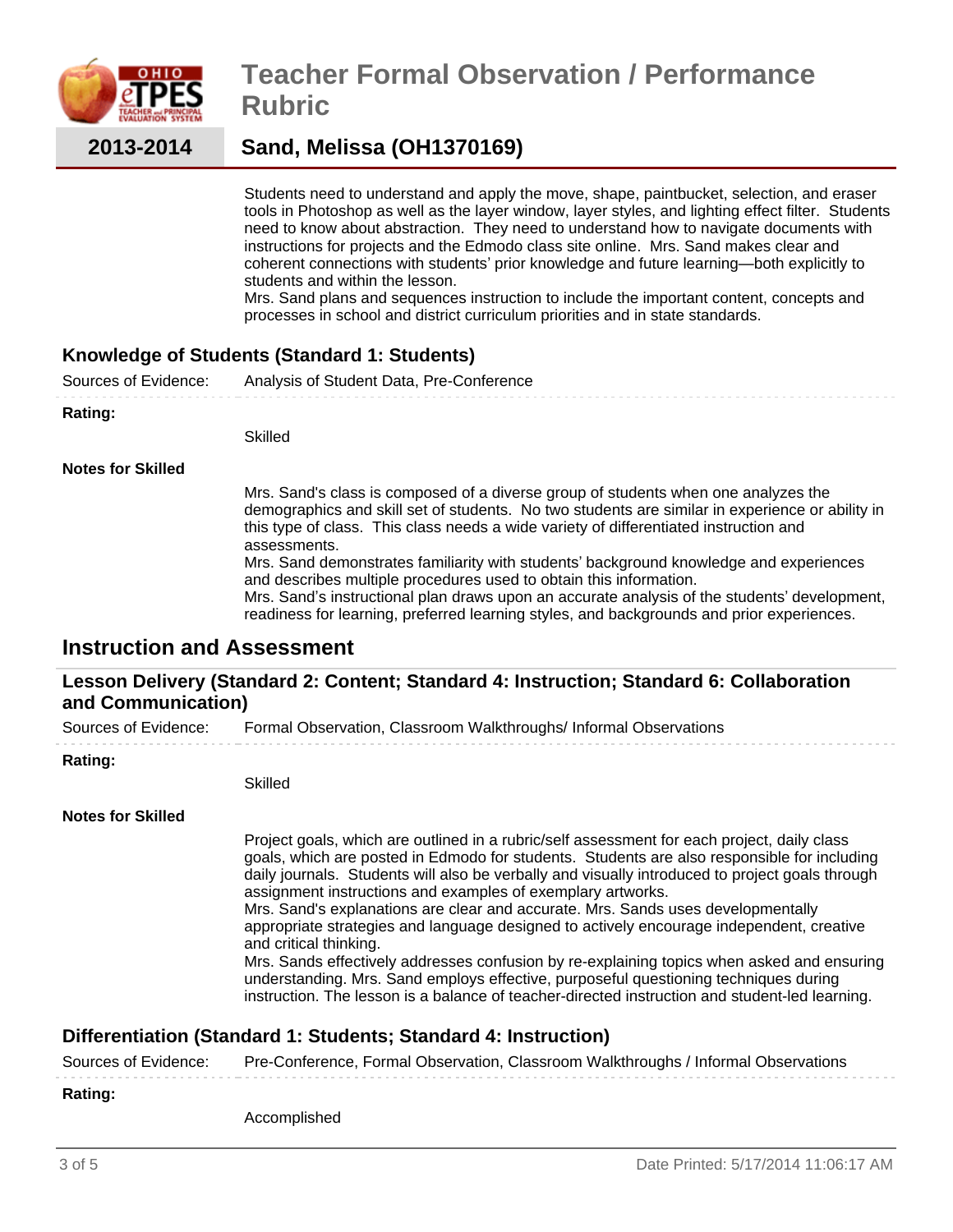

# **Teacher Formal Observation / Performance Rubric**

**2013-2014**

## **Sand, Melissa (OH1370169)**

### **Notes for Accomplished**

A class of students as diverse as this group, the unit must be differentiated according to art making skill, technology and literacy skills, but all students should make growth in this area. Developmental gaps for this unit may be addressed by: reducing the number of layers per project, work in groups when possible to generate and share ideas, reflection on daily journals, reflection on home language and summary in English to name a few. Mrs. Sand matches strategies, materials, and/or pacing to students' individual needs, to make learning accessible and challenging for all students in the classroom. Mrs. Sand effectively uses independent, collaborative and whole-class instruction to support individual learning goals and provides varied options for how students will demonstrate mastery.

### **Resources (Standard 2: Content; Standard 4: Instruction)**

Sources of Evidence: Pre-Conference, Formal Observation, Classroom Walkthroughs / Informal Observations

**Rating:**

Accomplished

#### **Notes for Accomplished**

Mrs. Sand used Adobe Photoshop CS2, Powerpoint/Website portfolios, Graphic Organizer, suggested current websites, etc. Technology is incorporated into lesson delivery on a daily basis in various ways, online, Powerpoint creations, daily journals, digital art making, selfassessment/rubrics, digital portfolio and more.

Mrs. Sand's instructional materials and resources are aligned to instructional purposes, are varied and appropriate to ability levels of students, and actively engage them in ownership of their learning.

### **Classroom Environment (Standard 1: Students; Standard 5: Learning Environment; Standard 6: Collaboration and Communication)**

Sources of Evidence: Pre-Conference, Formal Observation, Classroom Walkthroughs / Informal Observations

#### **Rating:**

Skilled

#### **Notes for Skilled**

Mrs. Sand classroom is safe and supportive for all students. The positioning of the desks are set up so the there is limited unseen area coverage. Students can change seats if there is an open seat available. Students work in groups, independently and with different changing groups throughout the year. Safety in established early with a learning contract and safety agreement.

Mrs. Sand has positive rapport with students and demonstrates respect for and interest in all students. For example, Mrs. Sand makes eye contact and connects with individual students. Routines and procedures run smoothly throughout the lesson and students assume ageappropriate levels of responsibility for the efficient operation of the classroom.

Transitions are efficient and occur smoothly. There is evidence of varied learning situations (whole class, cooperative learning, small group and independent work).

Mrs. Sand engages in two-way communication and offers a variety of volunteer opportunities and activities for families to support student learning.

A classroom management system has been implemented that is appropriate and responsive to classroom and individual needs of students. Clear expectations for student behavior are evident. Monitoring of student behavior is consistent, appropriate and effective.